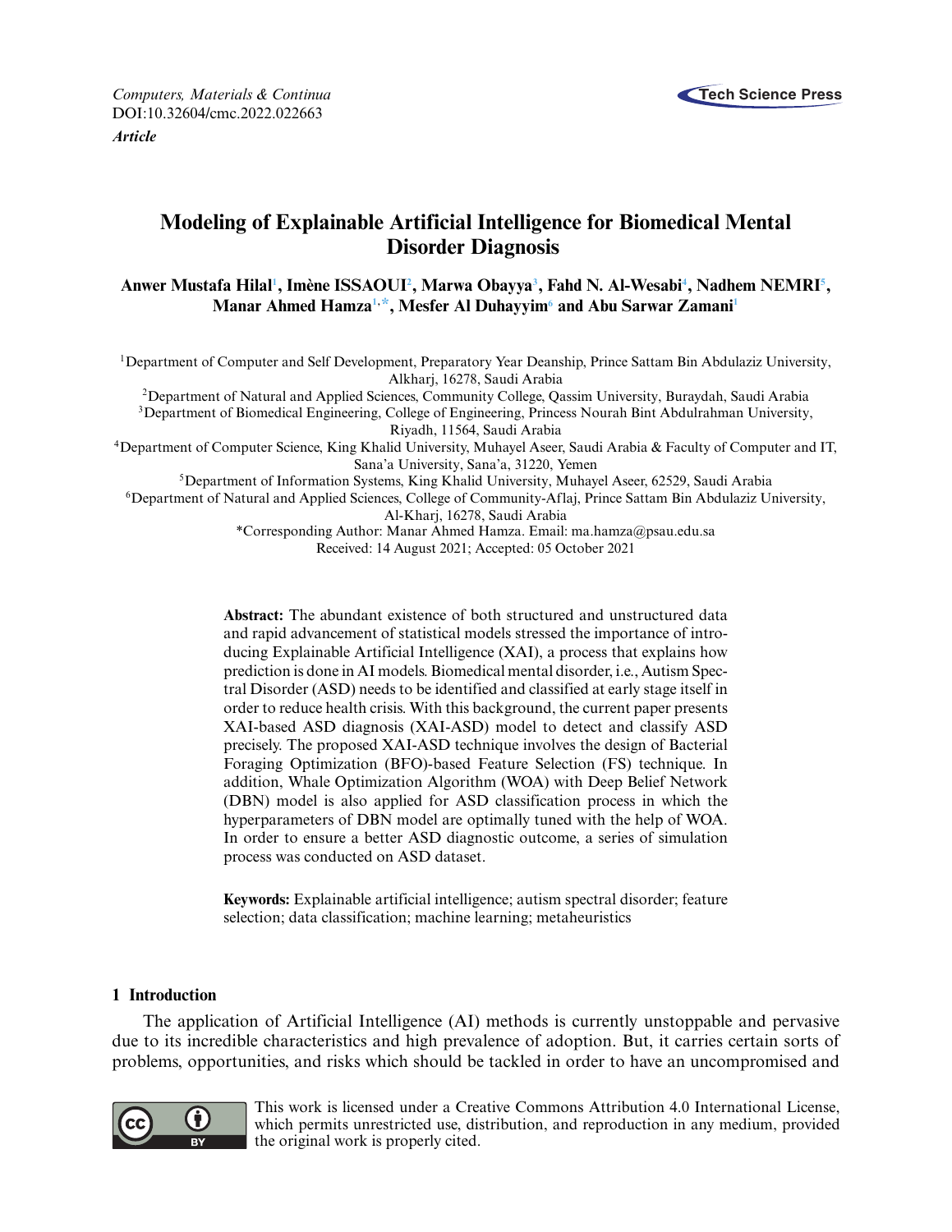efficient development [\[1\]](#page-13-0). Explainable Artificial Intelligence (XAI) is the answer to overcome this challenge since it brings machines nearby human beings. From a study point of view, the discussion on XAI started several years ago while the idea developed with renewed vigor at the end of 2019 only. Then, Google declared its "AI-first" approach in 2017 and lately published a novel XAI toolset for developers [\[2\]](#page-13-1). Currently, different Deep Learning (DL) and Machine Learning (ML) applications exist whereas one could not understand the logic behind these mechanisms or how the decisions are made. So, 'BlackBox' was proposed to understand the effects and is based on ML methods. Its features are deliberated as the main challenge in the application of AI technique; Further, it also helps in decision making process which is not apparent and remain frequently unintelligible to the developers/experts' perspective [\[3\]](#page-13-2).

XAI system is capable of explaining the logic behind decisions, describe the strengths and weaknesses of decision making, and offer insights about the upcoming behaviours. AI applications are otherwise observed as autonomous driving systems and are utilized in financial, healthcare and military/legal sectors. In this case, there is a need to have reasoning behind the artificial partners in order to trust the decision and the data attained. The most common AI framework is now provided by DL approaches, whereas a Neural Network (NN) of tens or hundreds of layers of 'neurons', or 'fundamental processing unit', is employed. The complication of DL frameworks makes them act like 'black boxes' due to which it becomes nearly impossible to find the appropriate method for systems to provide certain answers [\[4\]](#page-14-0).

The application of AI in healthcare, especially in diagnostic imaging, is rapidly increasing [\[5\]](#page-14-1). However, the contribution of DL frameworks turns the attention towards "accountability" of the process. Since the DL solutions are being extensively used, these problems would gradually become a main attention. In healthcare industry, responsibility or accountability, undertaken by the professionals, plays a major role since it is directly associated with the patients' health. Each clinical decision should be taken based on available scientific evidence backed with professional experience [\[6\]](#page-14-2). The results produced by AI processing units is expected to contribute to medical decision making whereas the 'black box' architecture is barely compatible with healthcare sector. Moreover, this software application must be authorized whereas the importance of this process must be understood, despite the fact that it is an unexplained approach. Physicians are satisfied towards the application of approaches that use neural networks in challenging or complex diagnoses. However, they should also comprehend the way, how they conclude and validate the reports.

Autism Spectrum Disorder (ASD) is a mental illness development disorder that limits specific social behaviour and communication from normal evolution [\[7\]](#page-14-3). Indeed, the causes of ASD have been associated with neurological and genetic factors. In spite of its genetic association, ASD is often detected using behavioral indicators like imaginative ability, repetitive behaviours, social interaction, and interactions with others [\[8\]](#page-14-4). Children with ASD face severe earlier development problems than other infantile groups. These behavioral difficulties differ and comprise of challenges in responding to sensory information (tasting, hearing, smelling, and so on), difficulties in communicating, and impact the earlier learning process. Further, it also creates a challenging time in communicating with others and such children lag behind in language acquisition. A research study establishes that 33% of the children, with challenges except ASD, have few ASD symptoms, when unable to meet the complete classification conditions.

There have been several non-clinical and clinical diagnostic approaches available for ASD. Two established clinical diagnoses methods are Autism Diagnostic Interview (ADI) and Autism Diagnostic Observation Schedule-Revised (ADOS-R). Additionally, some of the approaches that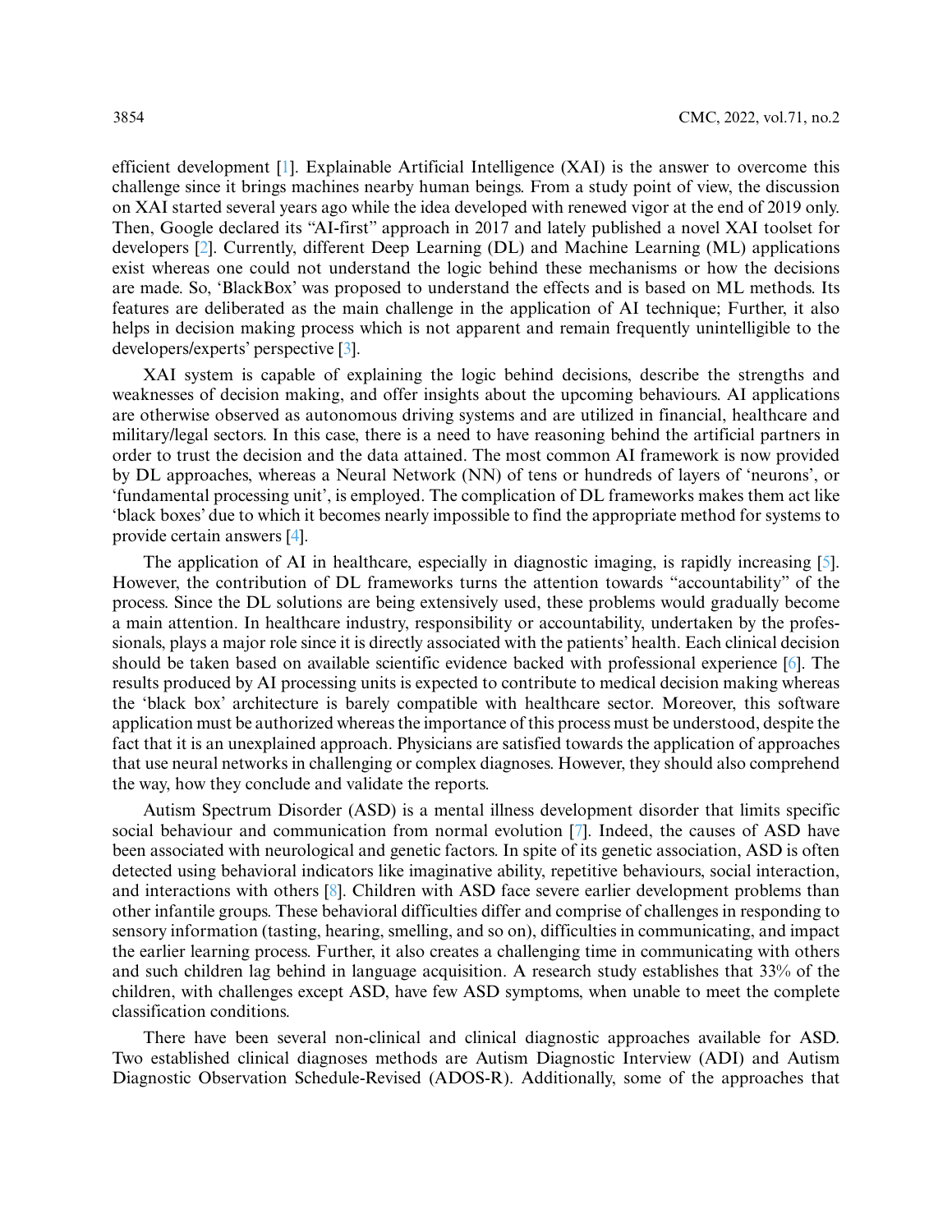are used in diagnostics are parent-based nonclinical or self-administered techniques namely, Social Communication Questionnaire (SCQ) and Autism Quotient Trait (AQ). It is important to note that the present mainstream ASD diagnostic tools consume significant time to conduct a comprehensive diagnoses. In order to develop the diagnostic procedure of ASD, scientists recently have begun to adopt ML approaches [\[9\]](#page-14-5). The key objectives of this research on ML approaches to diagnose ASD are to reduce the diagnoses time to provide quick access to healthcare service, to reduce the dimensionality of input dataset, and to improve diagnostic accuracy in such a way that the maximum ranked feature of ASD is detected. Machine Learning is a field of research that incorporates search methods, AI, and mathematics to derive precise prediction models from the dataset.

The current research article presents an XAI-based ASD diagnosis (XAI-ASD) model to detect and classify ASD in a precise manner. The proposed XAI-ASD technique involves the designing of Bacterial Foraging Optimization (BFO) for Feature Selection (FS) approach. In addition, Whale Optimization Algorithm (WOA) with Deep Belief Network (DBN) model is applied for ASD classification process, in which the hyperparameters of DBN model are optimally tuned with the help of WOA. In order to validate the proposed method in terms of achieving better ASD diagnostic outcomes, a series of experimental analysis was conducted. The experimental results highlight that the results achieved by the proposed method were better and the proposed XAI-ASD technique is superior to other stateof-the-art techniques under different measures. In short, the contributions of the research paper are listed as follows.

- A new XAI-ASD model is presented for detection and classification of ASD
- A new BFO-based FS technique is designed to choose an effective subset of features for ASD detection.
- A new WOA-DBN technique is derived for detection and classification of ASD.
- The performance of the proposed XAI-ASD technique was validated on benchmark dataset and the outcomes were examined under different evaluation parameters.

The research paper has the following sections. Section 2 provides a comprehensive review of existing ASD diagnosis techniques. Section 3 elaborates the proposed XAI-ASD technique and Section 4 validates the results attained from XAI-ASD technique. Finally, Section 5 draws the conclusion.

#### **2 Literature Survey**

In Pawar et al. [\[10\]](#page-14-6), XAI is deliberated as a method that could be employed in both diagnosis and analysis of healthcare data through AI system. The aim of the presented method was to achieve result tracing, responsibility, model improvement, and transparency in healthcare domain. Lauritsen et al. [\[11\]](#page-14-7) presented a new xAI-EWS method for early recognition of acute critical illnesses. The proposed xAI-EWS method potentially executes medical translation by attaining an estimation with EHR data and its description. Eslami et al. [\[12\]](#page-14-8) summarized the current developments in ML model for the diagnoses of ASD and ADHD. The researchers described and outlined the ML approach, particularly DL methods that are relevant to the area of research in these domains, drawbacks of the access methods, and upcoming directions for the domain. Further, the researchers also predicted how ADHD, ASD, and other mental disorders would be diagnosed, quantified, and accomplished in future through imaging methods such as MRI and ML techniques.

Eslami et al. [\[13\]](#page-14-9) presented a DL algorithm i.e., ASD DiagNet which exhibited relatively high accuracy in the classification of ASD from a typical neuroscan. Initially, the researchers incorporated classical ML and DL methods which permits the isolation of ASD biomarkers from MRI datasets.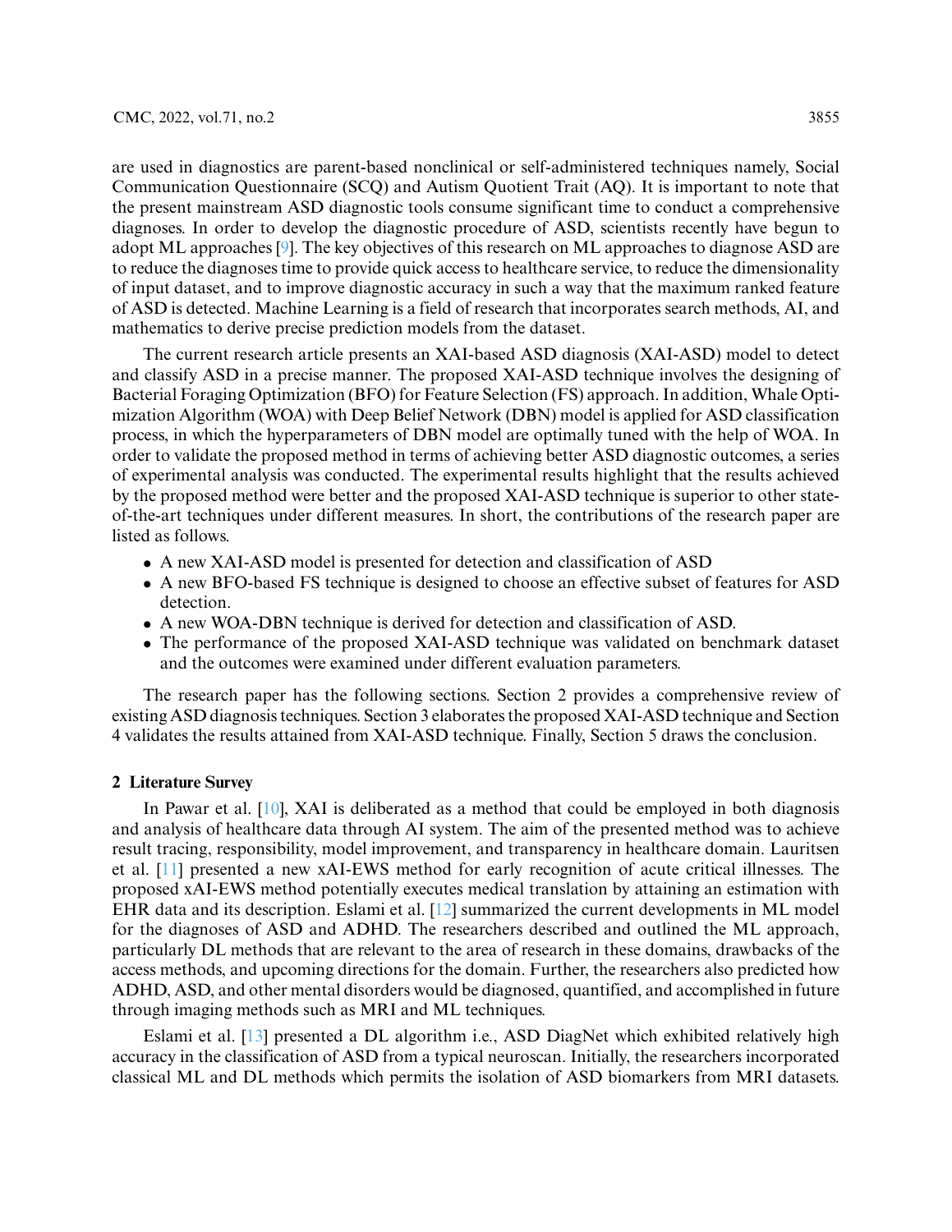This approach named Auto-ASD-Network exploits the integration of DL and SVM in the classification of ASD scans from neurotypical scans. These interpretable methods assist in explaining the decisions made by DL technique which in turn results in knowledge acquisition for neuroscientists and clear analyses for physicians. Abbas et al. [\[14\]](#page-14-10) proposed a multi modular, ML-based evaluation of autism including two corresponding models for unified results of diagnostics grade.

In Liang et al. [\[15\]](#page-14-11), the main development is done based on the temporal coherencies among nearby frames as free supervision and setting up a global discriminative margin. Based on a wide range of assessment of the extracted features, the efficacy of these features has been established. Initially, the extracted feature is categorized by K-means approach to show how self-stimulation behavior is sorted out in a completely unsupervised manner. Next, a conditional entropy approach is employed to evaluate the efficacy of these features. Then, advanced result is attained by integrating the unsupervised TCDN approach with optimized supervised learning models (like k-NN, Discriminant, SVM).

Lombardi et al. [\[16\]](#page-14-12) presented an explicable DL architecture to predict the age of a healthier cohort of subjects from ABIDE I database. This was done based on the morphological features that were generated from MRI scan images. Also, the researchers embedded two local XAI techniques such as SHAP and LIME to explain the results of DL algorithms, establish the participation of all brain morphological descriptors to the concluding predictable age of all subjects and explore the consistency of two techniques. Zhang et al. [\[17\]](#page-14-13) proposed an approach in which DNN is exploited to analyze the subject's MRI and calculate the efficiency for initial screening of ASD. Early analyses of patients with fMRI were also related to sMRI. The experimental result shows that fMRI is highly sensitive compared to sMRI. Also, the researchers described the classification performance of fMRI.

#### **3 The Proposed Model**

In this study, a new XAI-ASD technique is designed and validated to detect and classify different stages of ASD. The presented XAI-ASD technique encompasses different processes namely, preprocessing, WOA-based FS, DBN-based classification, and WOA-based parameter tuning. [Fig. 1](#page-4-0) illustrates the overall working process of XAI-ASD model. The complete functional processes of these modules are offered in the following sections.

#### *3.1 Pre-Processing*

Initially, the patient data is pre-processed through three stages such as format conversion, missing value replacement, and class labeling. In the beginning, the input data in .arff format is modified into a companionable .csv format. Also, the missing values in the dataset are employed by median process. Eventually, class labeling model is incorporated to map the class labels of data against ASD.

# *3.2 Algorithmic Design of BFO-FS Technique*

After collecting and pre-processing the patient data to remove the undesirable data, FS procedure is executed in which BFO technique is utilized. A standard BFO approach has two important facts as given herewith.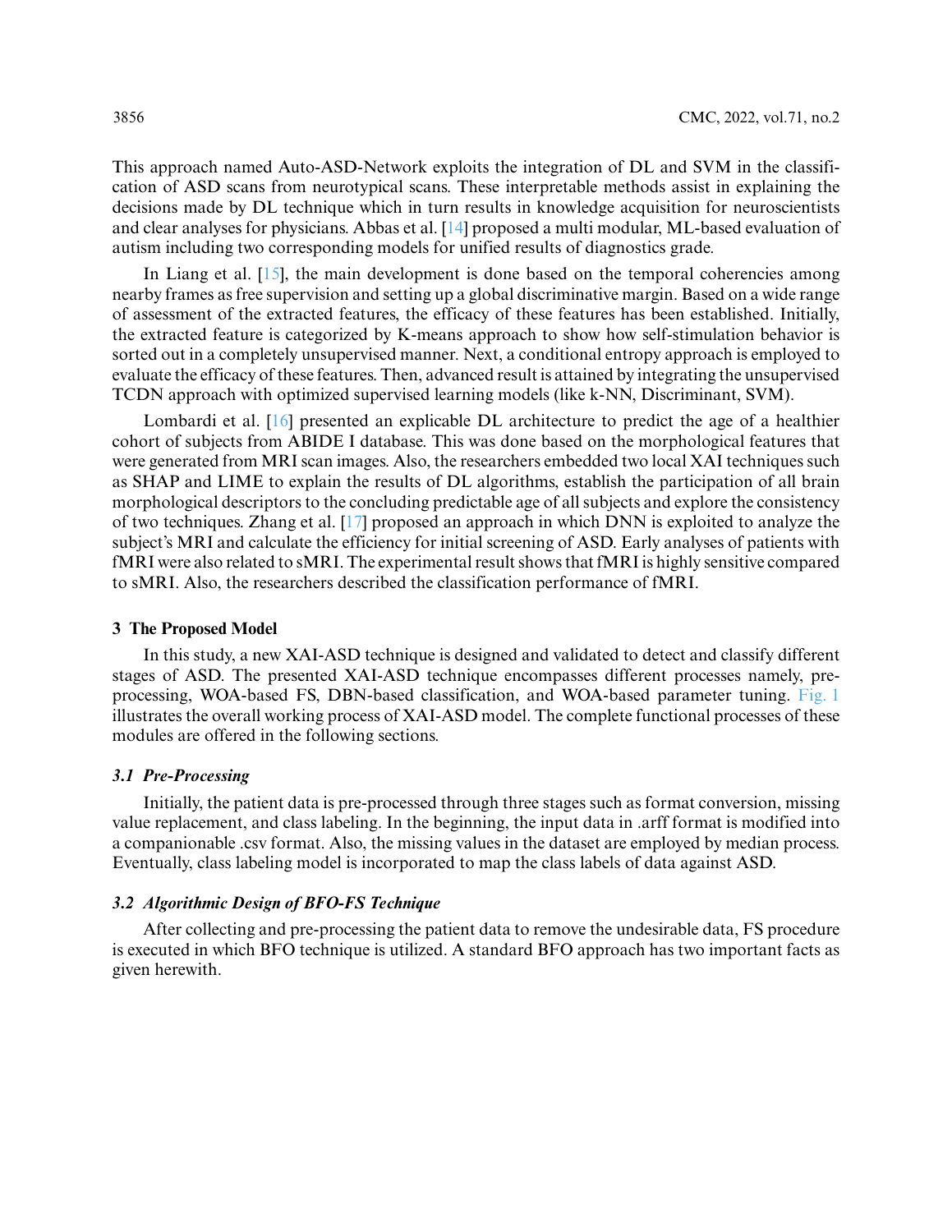

<span id="page-4-1"></span>**Figure 1:** Overall process of XAI-ASD method

- <span id="page-4-0"></span>1) Solution space initiation: the solution spatial dimension, *D* denotes the range based on which the mapping function  $f(x)$  is executed.
- 2) Bacterial initiation: the amount of bacteria is denoted by *S*. The place of *ith* bacterium in an optimized space is specified by b  $P_i(i, k, l)$  which is equivalent to optimal variable of the solution, viz.,  $P_i$ *(i, k, l)* = [ $m_1, m_2, ..., m_D$ ].

Therefore, the fitness of  $i<sup>th</sup>$  bacterium is identified as  $J<sub>i</sub>(j, k, l)$ , in the optimized place and is determined, utilizing the function of bacterium place as follows.

$$
J_i(j, k, l) = f(P_i(j, k, l)) = f_{i,j,k,l}(m_1, m_2, ..., m_b).
$$
\n(1)

In  $(1)$ , the lesser values of function refer to maximum fitness. *i* refers to *i*<sup>th</sup> bacterium, but *j*, *k*, and *l* transmit to central procedure of BFO technique: dispersal, reproduction, chemotaxis, and elimination.

#### **Chemotaxis**

It has massive amounts of swimming and flipping actions  $[18]$ . In  $j<sup>th</sup>$  chemotaxis method, the motion of *i th* bacterium is provided as follows.

$$
P_i(j+1, k, l) = P_i(j, k, l) + \frac{\Delta(i)}{\sqrt{\Delta^T(i)\Delta(i)}} C(i)n,
$$
\n(2)

But the swimming step length of  $i<sup>th</sup>$  bacterium is divided into a single swimming step size  $C(i)$ . The count of swimming *n* and (i) vector way of  $i<sup>th</sup>$  bacterium from *p* dimension are provided in the optimized space. All the elements of (i) are numerical values in the range of −1 and 1, while a random value is fixed in the beginning within this range. When *i th* bacterium detects the maximum fitness place which existed in the favorable atmosphere from  $j<sup>th</sup>$  chemotaxis, it makes sure that it gets affected in the same way according to this time. Somewhat (i) a new random manner is elected.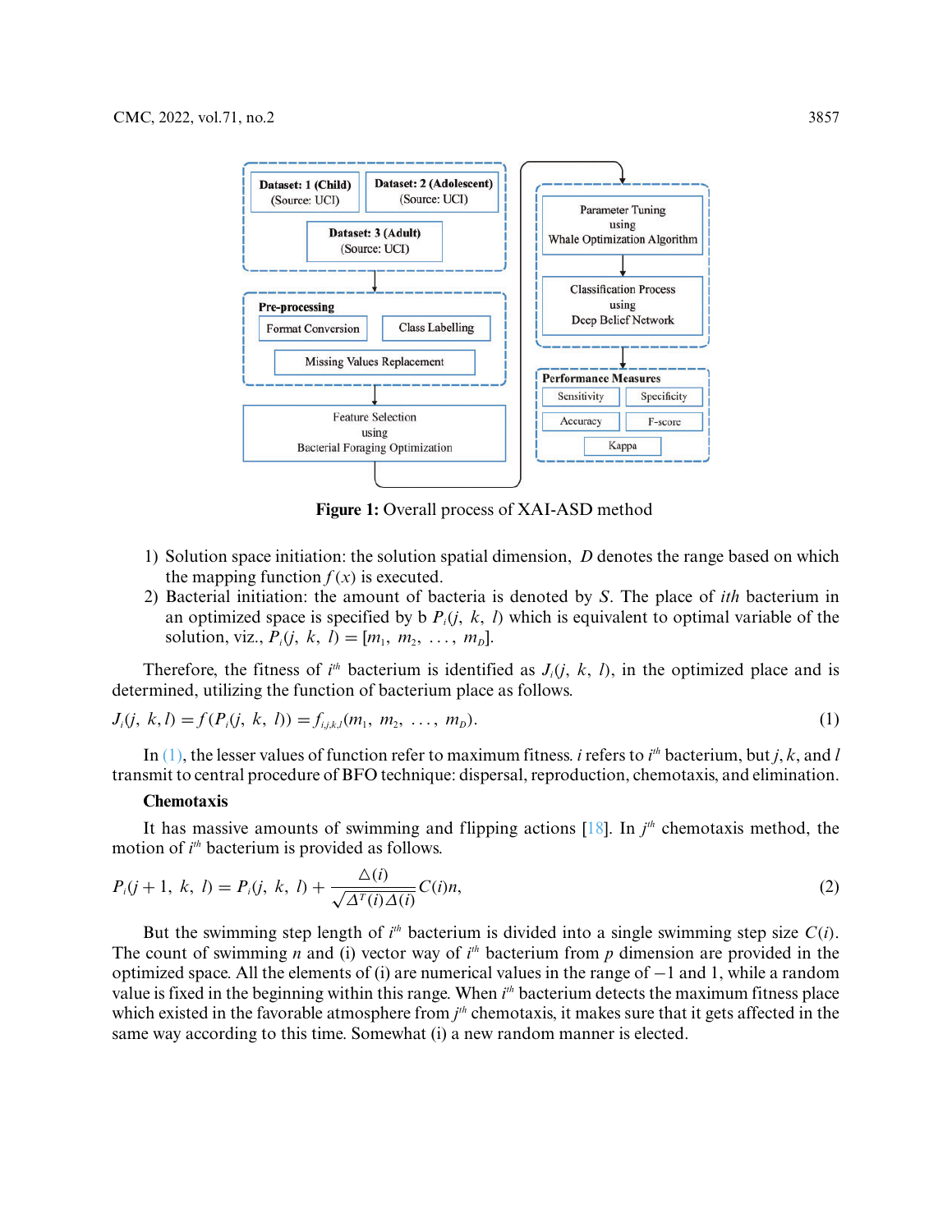#### **Swarming**

The bacteria is considered for both repulsion and attraction. The numeric relation is given herewith.

$$
J_{cc}(P_i) = \sum_{i=1}^s \left[ -d_{att} \exp\left( -\omega_{att} \sum_{m=1}^p (P_{i,m} - \overline{P_m})^2 \right) \right] + \sum_{i=1}^s \left[ h_{rep} \exp\left( -\omega_{rep} \sum_{m=1}^p (P_{i,m} - \overline{P_m}) \right) \right],
$$
\n(3)

where  $d_{att}$  represents the depth of the attracted material, when it is released by  $i^{th}$  bacterium, but  $\omega_{att}$ signifies the width of the same attracted material. However, as it is not possible for two bacteria to co-exist in the same place, the repulsion is modified into *hrep* and *ωrep*. Next, in swarming method, the fitness of *i th* bacterium is provided as follows.

$$
J_i(j+1, k, l) = J_i(j, k, l) + J_{cc}(P_i(j, k, l))
$$
\n(4)

#### **Reproduction**

The bacteria repeats the reproduction process, when it is exposed to a better atmosphere; otherwise, it tend to die. So, based on chemotaxis and swarming methods, the fitness of whole bacteria is fixed and computed. The fitness of *i th* bacterium is defined as follows.

$$
J_{i, health} = \sum_{j=1}^{Nc} J_i(j, k, l). \tag{5}
$$

Half of the bacteria are at better state while,  $S_r = \left(\frac{s}{2}\right)$  is selected for survival and the other half tend to die. The survived bacteria then reproduces two colonies located at the same area and preserves the whole number of bacteria *S* set.

### **Elimination and Dispersal**

Then all the bacterium reproduce at the probabilities of  $P_{ed}$ . But the entire number of bacteria remains the same. If bacterium is distant, it can be randomly distributed to new places.

$$
r = random [0, 1];
$$

<span id="page-5-0"></span>
$$
P_i(j, k, l) = \begin{cases} P_i(j, k, l) & r > P_{ed}, \\ m'_1, m'_2, \dots m'_p & r < P_{ed}. \end{cases}
$$
 (6)

As demonstrated in [\(6\),](#page-5-0) the elimination occurs but  $r_i < P_{ed}$ . The original place of  $i<sup>th</sup>$  bacterium  $P_i$ is replaced utilizing the new one  $P_i = (m'_1, m'_2, \dots, m'_D)$ . Therefore, a better variable *m* is upgraded for arbitrary variable, *m'* which is solved in the optimized space.

#### **Process Involved in BBFO-FS Algorithm**

In FS issue, all the solutions are controlled towards the binary values of [0, 1]. In order to apply BFO technique in FS, BBFO technique is developed as a binary version. In BBFO technique, the solution is defined as 1D vector, but the length of vector depends on the amount of features in original dataset. All the cells in vector are valued at zero/one. The value 'one' represents the outcome feature that has been elected; otherwise, the value is defined as 0. Eq.  $(7)$  is utilized to map the continuous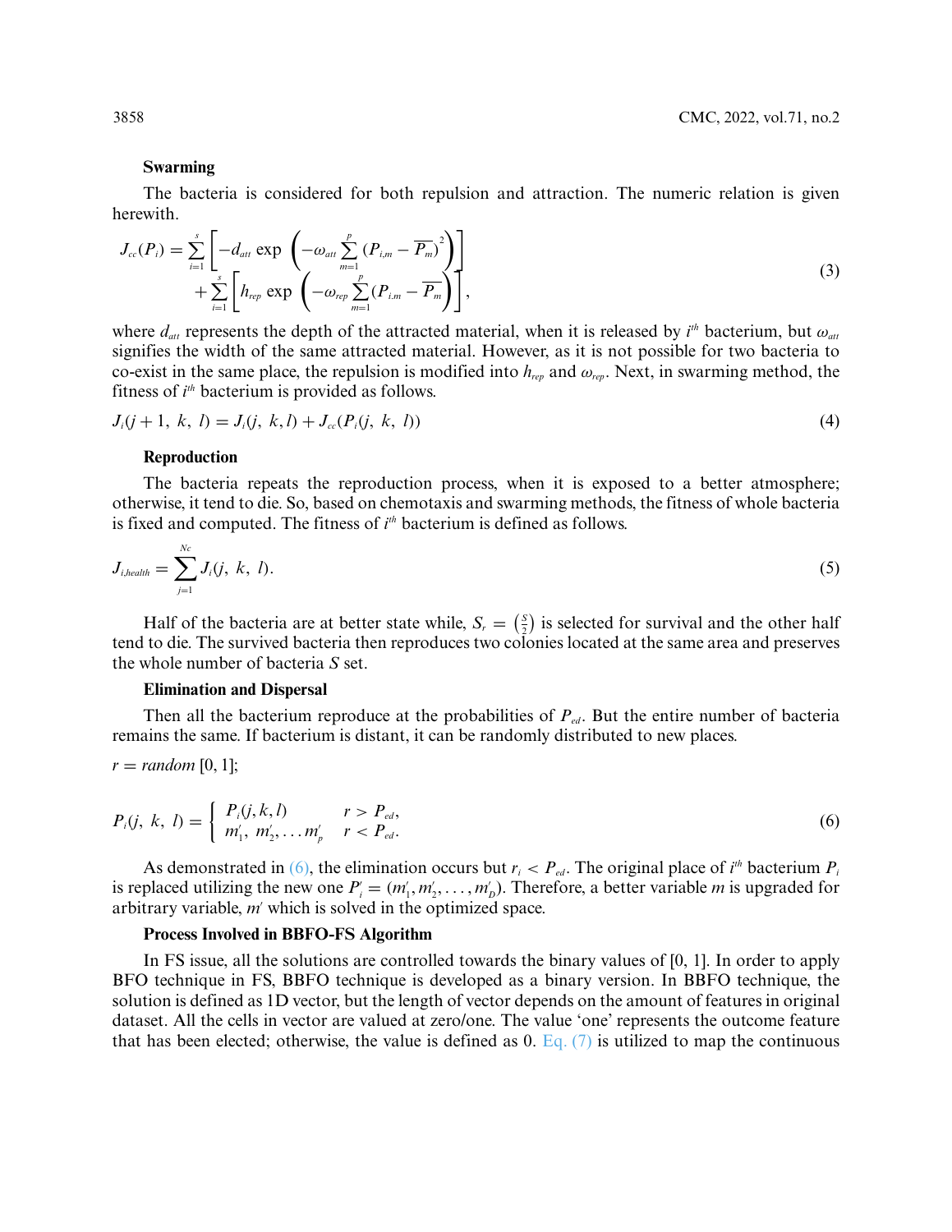values for binary ones.

<span id="page-6-0"></span>
$$
Z_{mn} = \begin{cases} 1 & \text{if } X_{mn} > 0.5 \\ 0 & \text{otherwise} \end{cases}
$$
 (7)

whereas  $Z_{mn}$  stands for the creation of different solution vector, X and  $X_{mn}$  refers to the continuous place of search agent, *m* at dimension, *n*.

FS is modelled as a multi-objective optimization issue but two differing objectives are achieved i.e., less count of FS and superior classifier accuracy. Here, better result is the solution in terms of less number of FS and superior classifier accuracy. The classifier accuracy of KNN is employed as Fitness Function (FF) in order to assess the performance of entire search agents. In order to balance amongst the number of FS in all solutions (lesser) and the classifier accuracy (higher), the FF in [Eq. \(8\)](#page-6-1) is utilized in ISSA and whole technique to assess the search agents.

$$
Fitness = \rho Err(D) + \varphi \frac{|F|}{|T|} \tag{8}
$$

While  $Err(D)$  represents the classifier error rate of the known subset,  $\rho$  and  $\varphi$  refer to constants that control the classifier accuracy and decrease feature, |*F*| implies the size of known feature subset and  $|T|$  indicates the entire count of features.

#### *3.3 Design of WOA-DBN Technique*

At last, the extracted features are then fed to DBN method for the classification of ASD. The framework of DBN method is shown in [Fig. 2.](#page-6-2)

<span id="page-6-1"></span>

**Figure 2:** Structure of DBN

<span id="page-6-2"></span>It includes a classification model and stacked RBM in deep network. The training procedure of DBN includes supervised as well as unsupervised learning stages. The stacked RBM region is located in classification layer for the creation of DBN method. DBN training procedure starts at the unsupervised training of RBM, with the help of greedy algorithm and the result of previous RBM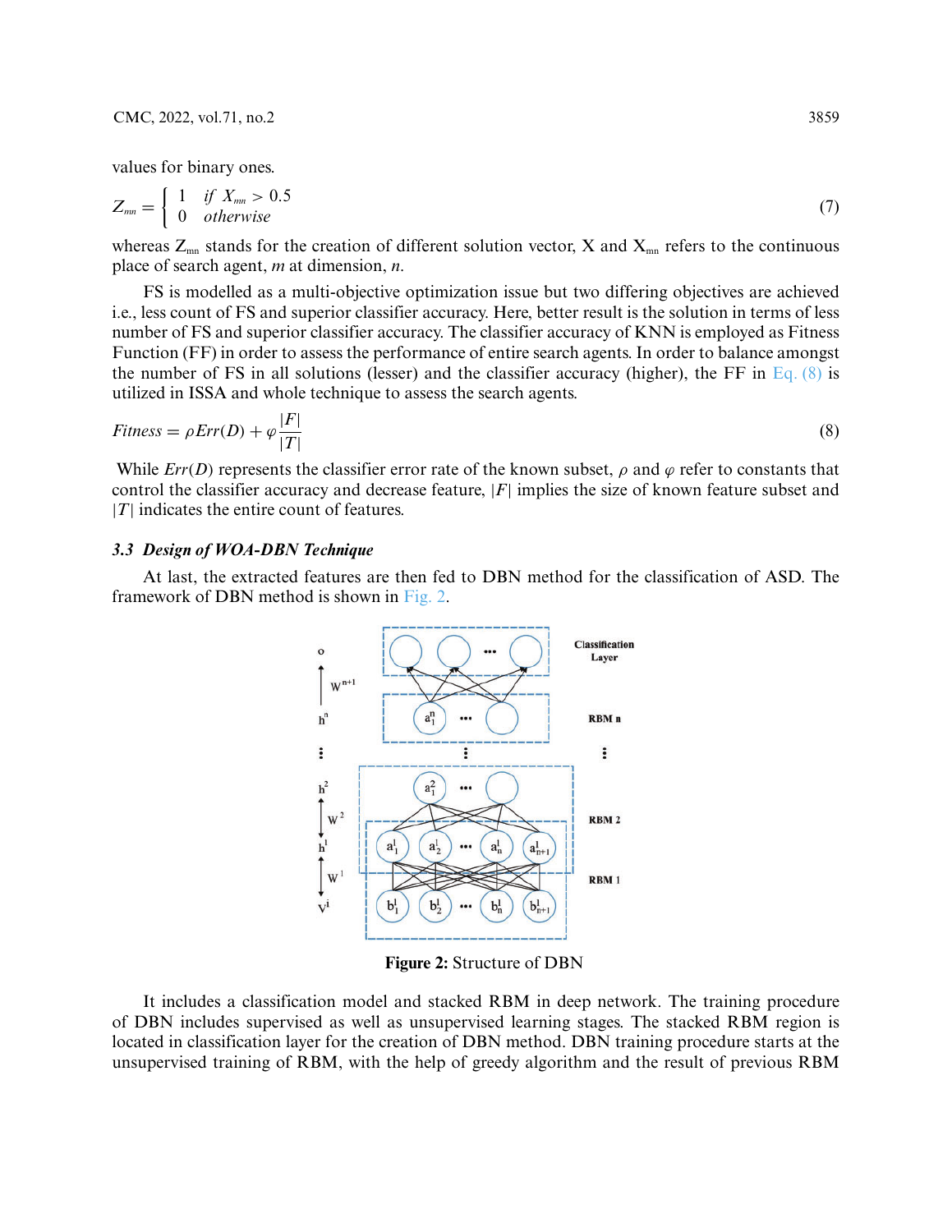becomes the input of succeeding RBM. Finally, the supervised training procedure is performed in the classifier layer of DBN method.

In general, the main difference between DBN and MultiLayer Perceptron (MLP) layers is that the DBN layer is capable of performing the learning procedure through layerwise unsupervised training procedures. However, the MLP approach fails to perform feature learning tasks and is widely used for classification procedure. The resemblance between DBN and the MLP is that both are FC networks. Further, BP method is employed for supervised learning and is executed in the classifier layers of DBN. RBM is a likelihood-based graphical network, realized by the stochastic NN, in which two output states of the neuron are included. It depends upon BM approach whereas a FE method is considered based on energy model and optimization occurs through unsupervised training. Here, RBM method includes two sets of layers i.e., visible layer  $v = (v_1, v_2, \ldots, v_n)$  which indicates the observation data, and hidden layer  $h = (h_1, h_2, \ldots, h_m)$  which is determined as the FE layer. Primarily, the two topmost layers are denoted as the joint distribution of last hidden  $(h_i)$  layer and output layer which are also called as the associated memory elements.

The learning process of the DBN models has two phases like supervised learning (fine-tuning) and unsupervised learning (pre-training) [\[19\]](#page-14-15). At first, the unsupervised learning is comprehended by contradictory deviations, to train the stacked RBM in a hierarchical manner. Then, the supervised learning is stimulated by BP method to fine-tune the early biases and weights of the whole network. The primary goal of the unsupervised training in DBN, is the optimization of RBM to extract the features from data. For a provided set of  $(v, h)$ , the energy function  $E(v, h|\theta)$  is determined as follows.

$$
E(v, h|\theta) = -\sum_{i=1}^{n} a_i v_i - \sum_{j=1}^{m} b_j h_j - \sum_{i=1}^{n} \sum_{j=1}^{m} v_i w_{ij} h_j
$$
\n(9)

Whereas  $\theta = \{W_{ij}, a_i, b_j\}$  represents the parameters in RBM, *w* represents the weight of layer connection, and *a* & *b* denote the bias of hidden and visible layers of the neuron, respectively. The joint likelihood distribution is determined as follows.

$$
P(v, h|\theta) = \frac{e^{-E(v, h|\theta)}}{Z(\theta)}, \quad Z(\theta) = \sum\nolimits_{v, h}^{e^{-E(v, h|\theta)}} \tag{10}
$$

During Gibbs sampling procedure, a likelihood distribution condition of the hidden neuron and visible neurons is represented herewith.

<span id="page-7-0"></span>
$$
P(h_j = 1 | v, \theta) = sigmoid\left(b_j + \sum_{i}^{v_i} w_{ij}\right) \tag{11}
$$

<span id="page-7-1"></span>
$$
P(\mathbf{v}_i = 1 | h, \theta) = sigmoid\left(a_i + \sum_{j}^{h_j} w_{ji}\right)
$$
\n(12)

With [Eq. \(11\),](#page-7-0) the likelihood *h<sub>i</sub>* represents an active state. Since RBM has a symmetric feature for the determined hidden layer state *h*, the activation state likelihood of each neuron in the visible layer is shown in [Eq. \(12\).](#page-7-1) This process is employed to obtain the corresponding weight *w* of RBM. The unsupervised learning of DBN trains the RBM in a hierarchical manner to obtain the early weight,  $W = \{w_1, w_2, \ldots, w_l\}$ . Supervised learning includes the fine-tuning of connections weight made from the unsupervised learning. BP method defines the gradient by labelling the training data set and altering the network variables, between the layers, to reduce the gradient. Finally, deep network framework is developed using the least predictive errors.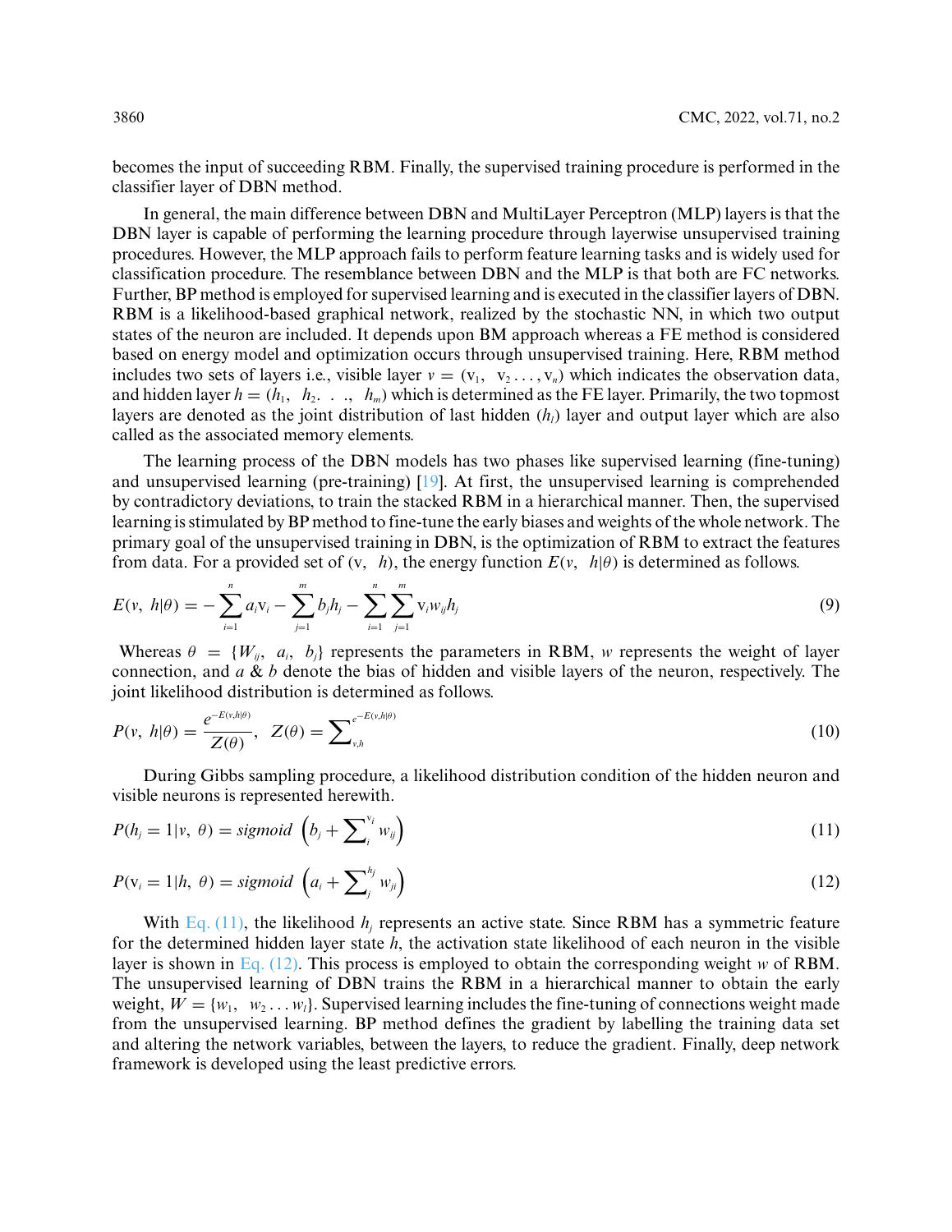In order to achieve the optimum tuning of hyperparameter in DBN method, WOA is implemented. In the initial phase, an initialized procedure takes place. In the surrounding prey model, a humpback whale is noted around the place of prey. The whale starts surrounding the prey. To unclear the place in searching area, the current optimum result is regarded as the prey. If the optimum searching agent is determined, the other searching agent refreshes the condition in the way of optimum searching agent.

$$
\vec{U} = |S \cdot \vec{K}^*(t) - \vec{K}(t)| \tag{13}
$$

$$
\vec{K}(t+1) = .\vec{K}^*(t_{\text{best}}) - Y^* \vec{U}.
$$

where  $S = 2r$  and  $Y = 2\pi r$  – I. The optimum fitness result is attained at present which has an association with some of the parameters. It is not required to define the primary group of parameters and step sizes for the ideal solution.

Based on the fitness value of above iteration, the coefficient vector "Y" is attained by receiving the flexible probabilities' function as follows.

$$
y \Rightarrow \text{Probability} = \begin{cases} C_1(f_{\text{max}} - f_x)/(f_{\text{max}} - F_{\text{avg}}), & f_x \ge F_{\text{avg}} \\ C_3, & f_x \le f_{\text{avg}}. \end{cases}
$$
(14)

where,  $f_{min}$  and  $f_{max}$  denote the minimal and maximal values of Fitness Function (FF), but  $C_1$  and  $C<sub>3</sub>$  lies in the range of [0, 1]. The place in the way of ideal solution gets dynamically altered by functional fitness. Then, to define the bubble-net nature of humpback whales, two enhanced methods are employed. The bubble-net process occurs with the help of exploitation as well as exploration phases.

Spiral procedure is employed amongst the place of whale and prey to mimic the helix-framed development of humpback whale which is given herewith [\[20\]](#page-14-16):

$$
\vec{K}(t+1) = e^{bt} \cdot \cos(2\pi \cdot y). \quad \vec{U}' + \vec{K}^*(t). \tag{15}
$$

It is observed that the humpback whale swims over the prey in constricting circle and also in a wind molded manner.

In order to illustrate this synchronous efficiency, 50% probabilities have been forecasted to have been optimized among the contracting surrounded and spiral schemes of whales. The mathematical expression as:

$$
\vec{K}(t+1) = \begin{cases}\n\vec{K}(t) - y...\vec{U} & \text{if } p < 0.5 \\
\vec{U}'.e^{bs}.\cos(2\pi s) + \vec{K}(t) & \text{if } p \ge 0.5,\n\end{cases}
$$
\n(16)

where y  $\rightarrow$  arbitrary value amongst [-1 to 1]. This illustrates the synchronous efficiency i.e., half probability that can be picked amongst the contract neighboring technique and twisted technique to revise the state of whales in the midst of optimization. The administrator makes a request by selecting a search expert aimlessly before an optimum search operator.

$$
\vec{U} = |\vec{S}.\vec{K}_{rand} - \vec{K}| \tag{17}
$$

$$
K(t+1) = \vec{K}_{\text{rand}} - \vec{Y} \cdot \vec{U}.
$$
\n(18)

So, the arbitrary values are employed mainly over 1 or under −1 to make the search agent reserved in reference to whale. Then during exploitation phase, the search place expert gets refreshed in the exploration phase as mentioned by arbitrarily-picked search operator. This is executed before an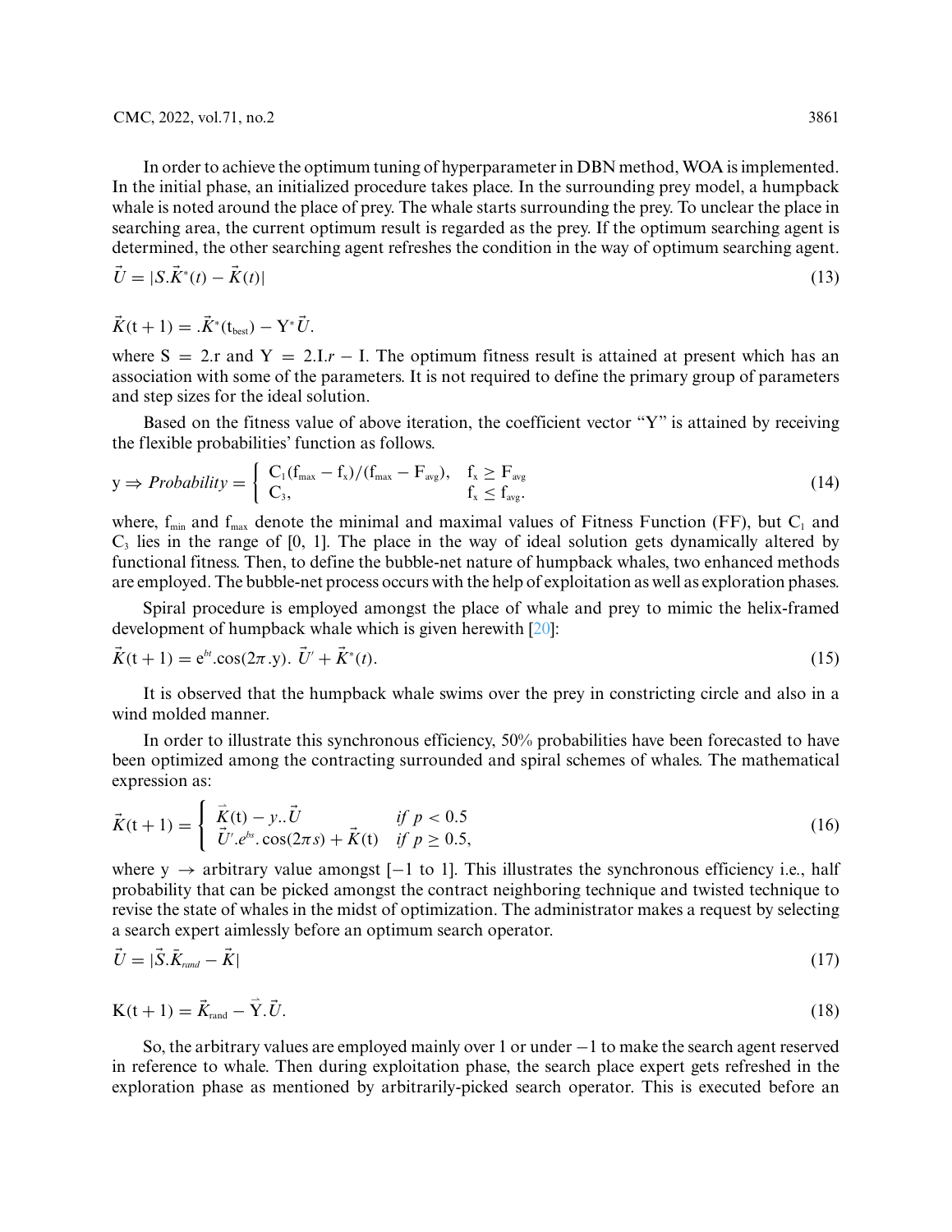optimum search operator shows up. This technique  $|\vec{Y}| > 1$  emphasizes the exploration and lets the WOA approach to progress towards a global optimal value and  $|\vec{Y}| > 1$  to stimulate the place of search agent. This process gets iterated until the maximal amount of iterations is achieved. A novel group of solutions is validated depending on the upgraded model.

### **4 Performance Validation**

The current section discusses the experimental validation of the proposed XAI-ASD technique on the applied benchmark dataset from UCI repository. The details related to the dataset are listed in [Tab. 1.](#page-9-0) Besides, the proposed XAI-ASD technique selected the following features from the dataset: 1, 3, 4, 6, 7, 8, 9, 12, 14, 16, and 19. Besides, [Tab. 2](#page-9-1) lists out the features that exist in the ASD dataset.

<span id="page-9-0"></span>

| No. | Dataset name               | Sources | Number of Number of<br>attributes | instances |
|-----|----------------------------|---------|-----------------------------------|-----------|
|     | ASD-children dataset       | UC I    | 21                                | 292       |
|     | ASD-adolescent dataset UCI |         | 21                                | 104       |
|     | ASD-adult dataset          |         | 21                                | 704       |

**Table 1:** Description of the dataset

<span id="page-9-1"></span>

| Number    | Attributes description                                      |
|-----------|-------------------------------------------------------------|
|           | Patient age                                                 |
| 2         | <b>Sex</b>                                                  |
| 3         | Ethnicity                                                   |
| 4         | Born with jaundice                                          |
| 5         | Family member with Pervasive Development<br>Disorders (PDD) |
| 6         | Who is fulfilment the test                                  |
|           | Country of residence                                        |
| 8         | Used the screening app before or not                        |
| 9         | Screening test type                                         |
| $10 - 19$ | Based on the screening method answers of 10<br>questions    |
| 20        | Screening score                                             |
| 21        | Target class [Yes/No]                                       |

**Table 2:** Attributes in the applied dataset

[Fig. 3](#page-10-0) depicts the results achieved from best cost analysis of XAI-ASD technique against other methods. The figure showcases that PCA-FS and GA-FS techniques accomplished worse outcomes with the highest cost, whereas GWO-FS and PSO-FS techniques obtained slightly reduced 'best cost' values. At the same time, IWOA-FS technique achieved moderate best cost whereas the least best cost was achieved by XAI-ASD technique.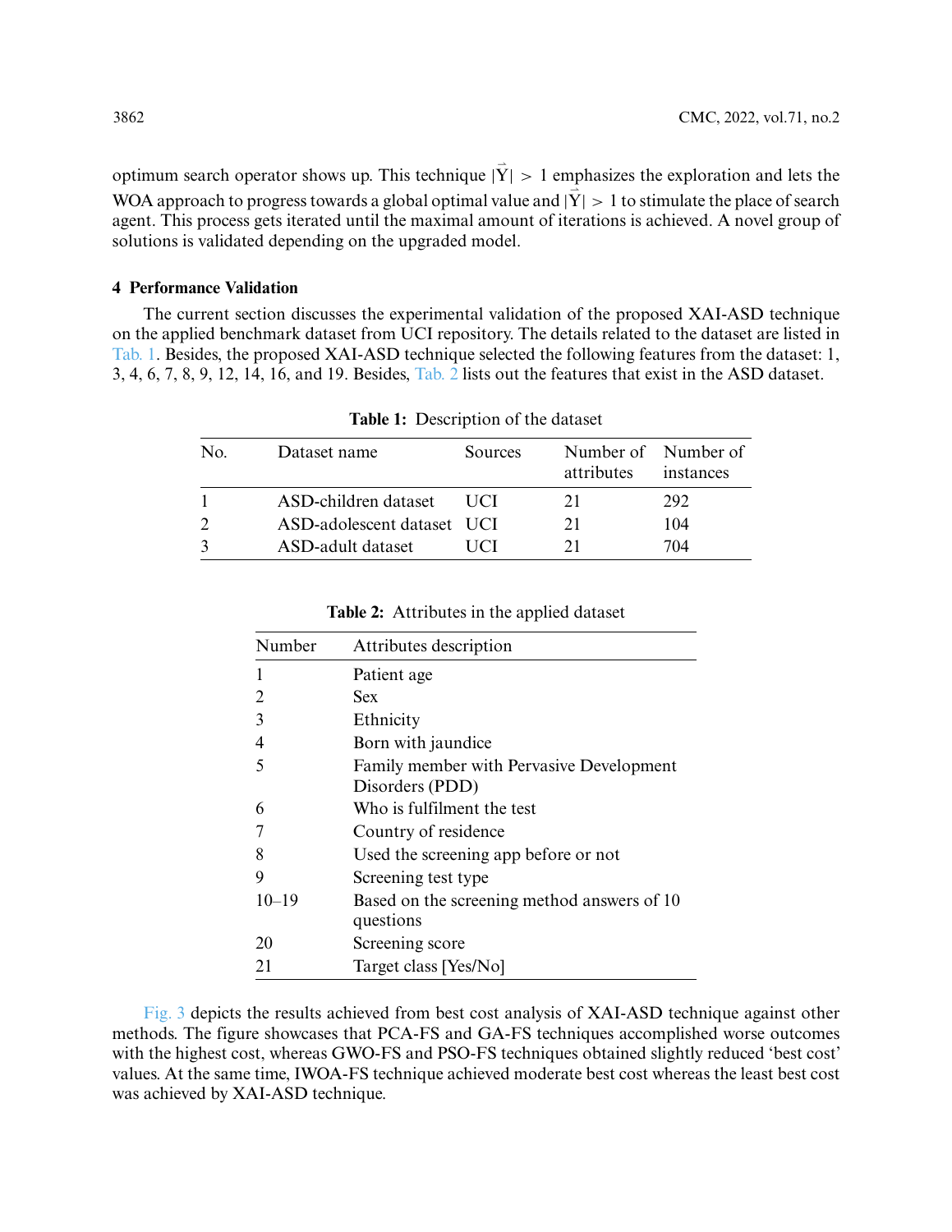

**Figure 3:** Best cost analysis of existing with proposed BFO-FS method

<span id="page-10-0"></span>The ASD classification results of the proposed XAI-ASD technique on the applied dataset is given in [Tab. 3](#page-10-1) and [Fig. 4.](#page-11-0) The experimental results demonstrate that XAI-ASD technique achieved the maximum ASD classification outcome. For instance, on ASD-Children dataset, XAI-ASD technique achieved a sensitivity of 94.76%, specificity of 95.57%, accuracy of 95.43%, F-score of 94.82%, and kappa of 90.87%. In addition, on ASD-Adolescent dataset, the proposed XAI-ASD approach obtained a sensitivity of 92.59%, specificity of 98.66%, accuracy of 96.43%, F-score of 92.80%, and kappa of 90.60%. Moreover, on ASD-Adult dataset, the proposed XAI-ASD method achieved a sensitivity of 97.09%, specificity of 93.12%, accuracy of 95.44%, F-score of 96.85%, and kappa of 92.67%.

<span id="page-10-1"></span>**Table 3:** Results of the analysis of the proposed XAI-ASD method on applied dataset

| Dataset        | Sensitivity | Specificity | Accuracy | F-score | Kappa |
|----------------|-------------|-------------|----------|---------|-------|
| ASD-children   | 94.76       | 95.57       | 95.43    | 94.82   | 90.87 |
| ASD-adolescent | 92.59       | 98.66       | 96.43    | 92.80   | 90.60 |
| ASD-adult      | 97.09       | 93.12       | 95.44    | 96.85   | 92.67 |

In order to showcase the effective performance of XAI-ASD technique, a detailed comparative analysis was made against existing ASD diagnosis techniques and the results are shown in [Tab. 4](#page-11-1) [\[20\]](#page-14-16). The results are inspected in terms of sensitivity, specificity, and accuracy.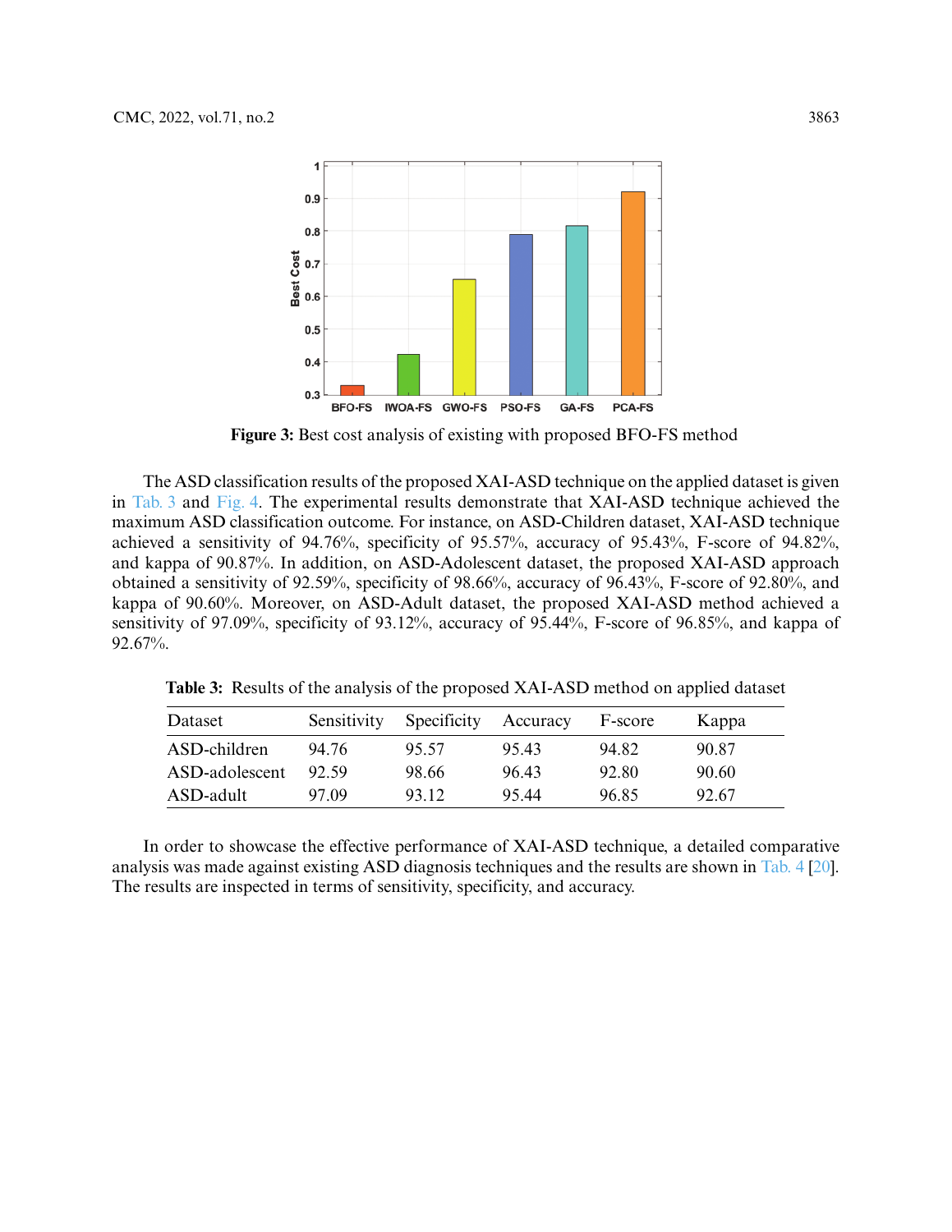

**Figure 4:** Result analysis of XAI-ASD model with different measures

<span id="page-11-1"></span><span id="page-11-0"></span>**Table 4:** Results of the analysis of existing and the proposed XAI-ASD method on applied dataset

| Methods                       | Sensitivity | Specificity | Accuracy |
|-------------------------------|-------------|-------------|----------|
| XAI-ASD (children)            | 94.76       | 95.57       | 95.43    |
| XAI-ASD (adolescent)          | 92.59       | 98.66       | 96.43    |
| XAI-ASD (adult)               | 97.09       | 93.12       | 95.44    |
| <b>IWOA-FRBC</b> (children)   | 93.57       | 93.42       | 93.49    |
| <b>IWOA-FRBC</b> (adolescent) | 91.09       | 97.08       | 95.45    |
| <b>IWOA-FRBC</b> (adult)      | 95.24       | 92.68       | 94.23    |
| Decision tree                 | 53.30       | 54.90       | 54.70    |
| Logistic regression           | 55.50       | 62.60       | 59.10    |
| Neural network                | 53.30       | 71.20       | 62.00    |

[Fig. 5](#page-12-0) shows the results of sensitivity analysis of the proposed XAI-ASD technique against existing models. The figure portrays that DT, NN, and LR models produced low sensitivity values such has 53.3%, 53.3%, and 55.5% respectively. At the same time, IWOA-FRBC technique produced a somewhat moderate outcome. But the XAI-ASD (Children), XAI-ASD (Adolescent), and XAI-ASD (Adult) techniques accomplished maximum sensitivity values such as 94.76%, 92.59%, and 97.09% respectively.

[Fig. 6](#page-12-1) shows the results of specificity analysis of the proposed XAI-ASD approach against other recent algorithms. The figure exhibits that DT, LR, and NN methods achieved less specificity values such as 54.90%, 62.60%, and 71.20% correspondingly. Simultaneously, IWOA-FRBC technique produced a slightly moderate outcome. However, XAI-ASD (Children), XAI-ASD (Adolescent), and XAI-ASD (Adult) methodologies accomplished maximal specificity values such as 95.57%, 98.66%, and 93.12% correspondingly.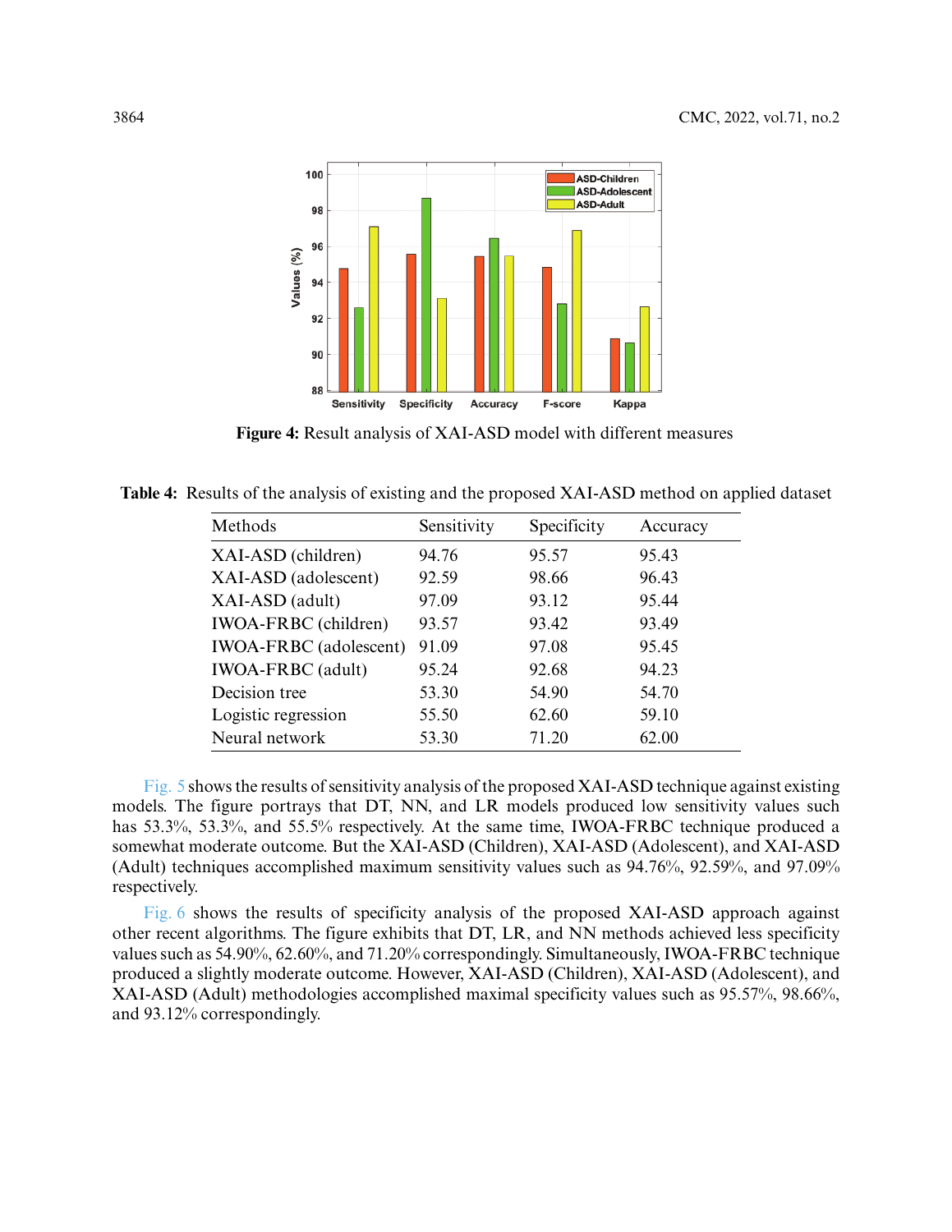

<span id="page-12-0"></span>**Figure 5:** Sensitivity analysis of XAI-ASD model with recent techniques



**Figure 6:** Specificity analysis of XAI-ASD model with recent techniques

<span id="page-12-1"></span>[Fig. 7](#page-13-3) shows the results of accuracy analysis of the proposed XAI-ASD approach against other existing techniques. The figure shows that DT, LR, and NN methods achieved the least accuracy values such as 54.70%, 59.10%, and 62% correspondingly. Followed by, IWOA-FRBC method accomplished a somewhat moderate result. Finally, XAI-ASD (Children), XAI-ASD (Adolescent), and XAI-ASD (Adult) techniques accomplished superior accuracy values such as 95.43%, 96.43%, and 95.44% correspondingly. Based on the above results of the analysis, it is verified that the proposed XAI-ASD technique is an effective tool for diagnosis and classification of ASD.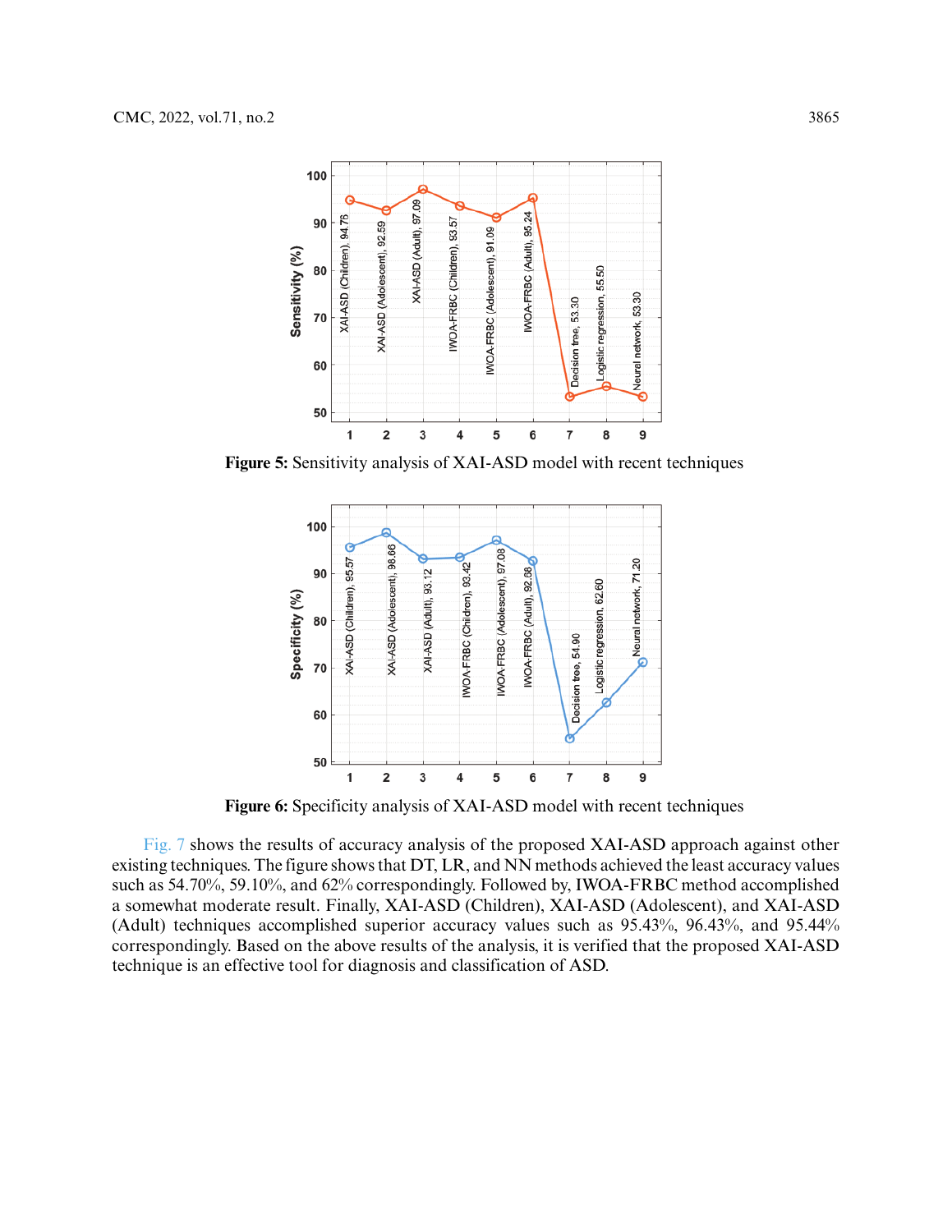

**Figure 7:** Accuracy analysis of XAI-ASD model with recent techniques

# <span id="page-13-3"></span>**5 Conclusion**

In current study, a new XAI-ASD technique is designed and validated to detect and classify the different stages of ASD. The proposed XAI-ASD technique encompasses different processes namely pre-processing, WOA-based FS, DBN-based classification, and WOA-based parameter tuning. The use of WOA-FS technique helps in the selection of optimal feature subsets. Besides, the usage of WOA helps in the optimal selection of hyperparameters of DBN model that in turn helps in accomplishing an improved ASD diagnostic performance. In order to validate the ASD diagnostic outcomes by the proposed model, a series of simulations was conducted on benchmark dataset. The experimental results highlight the betterment of XAI-ASD technique over other recent state-of-the-art techniques under different measures. As a part of future work, the proposed XAI-ASD technique can be tested using real-time dataset collected from hospitals and IoT devices.

**Funding Statement:** The authors extend their appreciation to the Deanship of Scientific Research at King Khalid University for funding this work under grant number (RGP 2/209/42). [www.kku.e](www.kku.edu.sa) [du.sa.](www.kku.edu.sa) This research was funded by the Deanship of Scientific Research at Princess Nourah bint Abdulrahman University through the Fast-Track Research Funding Program.

**Conflicts of Interest:** The authors declare that they have no conflicts of interest to report regarding the present study.

# **References**

- <span id="page-13-0"></span>[1] F. K. Dosilovic, M. Brcic and N. Hlupic, "Explainable artificial intelligence: A survey," in *2018 41st International Convention on Information and Communication Technology, Electronics and Microelectronics (MIPRO)*, Opatija, Croatia, IEEE Explore, pp. 0210–0215, 2018.
- <span id="page-13-1"></span>[2] A. Adadi and M. Berrada, "Peeking inside the black-box: A survey on explainable artificial intelligence (xai)," *IEEE Access*, vol. 6, pp. 52138–52160, 2018.
- <span id="page-13-2"></span>[3] W. Samek and K. R. Müller, "Towards explainable artificial intelligence," in *Explainable AI: Interpreting, Explaining and Visualizing Deep Learning, Lecture Notes in Computer Science Book Series (LNCS)*, Springer, US, vol. 11700, pp. 5–22, 2019.